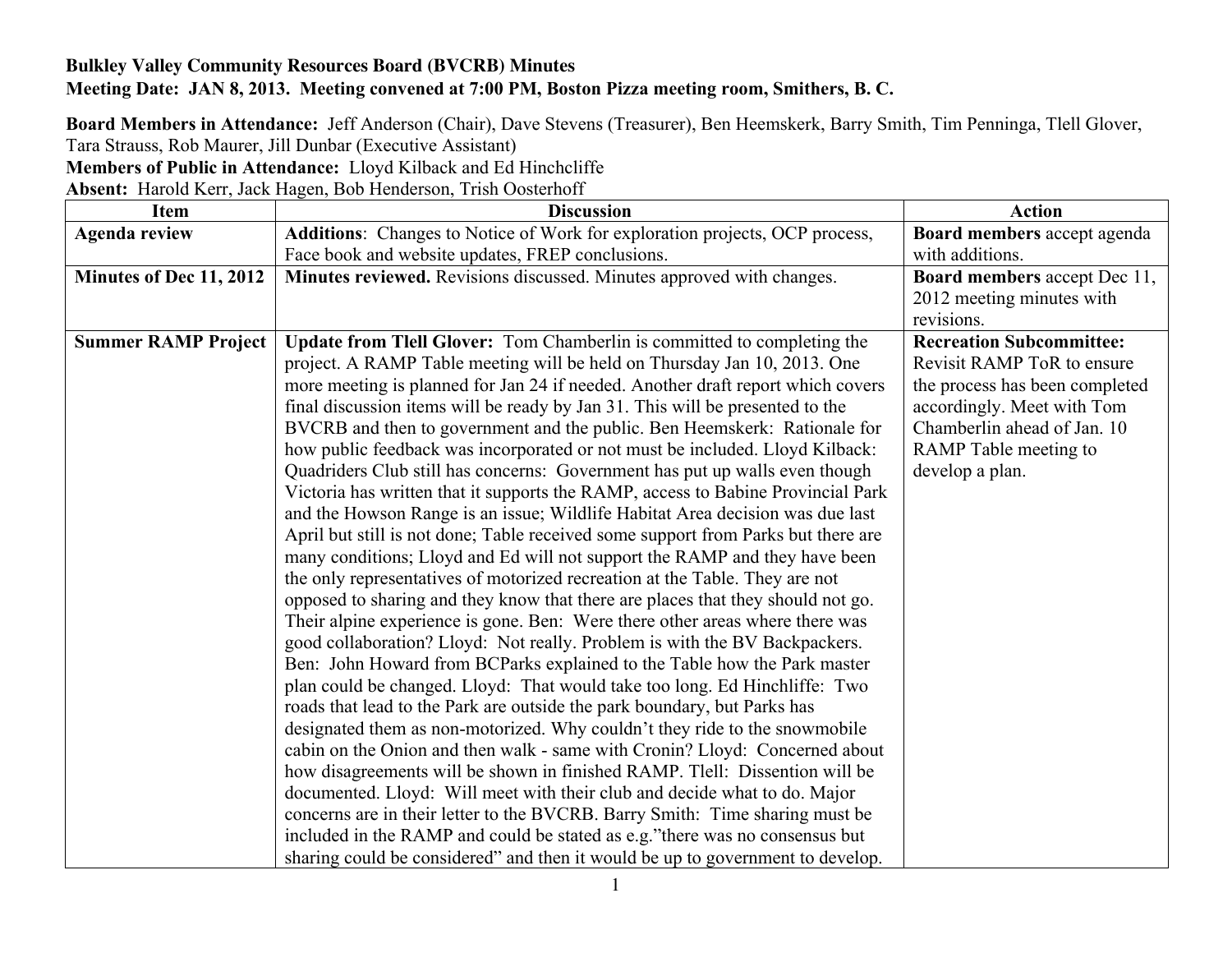| <b>Item</b>                   | <b>Discussion</b>                                                                                              | <b>Action</b>                    |  |
|-------------------------------|----------------------------------------------------------------------------------------------------------------|----------------------------------|--|
|                               | Ben: The RAMP Terms of Reference has a dispute resolution process - this                                       |                                  |  |
|                               | would need to be followed to formalize and document concerns.                                                  |                                  |  |
| TSR3                          | <b>What is it? Should Board comment?</b>                                                                       |                                  |  |
|                               | Meeting to discuss will be held Friday, Jan 11, 2013.                                                          |                                  |  |
| <b>FREP</b>                   | <b>FREP</b> (Forest and Range Evaluation Program): Tim Penninga:                                               | Jeff Anderson will follow up     |  |
|                               | Recommends that the Ministry gives a presentation to the Board. It is entirely a                               | with Glen Buhr to arrange a      |  |
|                               | government process. Barry: It is a Provincial process but applicable to this TSA.                              | presentation.                    |  |
|                               | The report will look at values that are important to the BVCRB. Will look at                                   |                                  |  |
|                               | effectiveness of practices on the landscape. BVCRB may want to align with the                                  |                                  |  |
|                               | BWMT (Babine Watershed Monitoring Trust) and remind Jane Lloyd-Smith of                                        |                                  |  |
|                               | the Board's interest in monitoring. A monitoring framework is a high priority for                              |                                  |  |
| <b>Quick Core Ecosystem</b>   | the TSA.<br>Barry: Has this been decided yet? Jeff: Hasn't heard but has received public                       |                                  |  |
| Proposal                      | input. Public review period is Jan $2 - 12$ , 2013.                                                            |                                  |  |
| <b>Bulkley Valley</b>         | Board did not submit any comments on this referral.                                                            |                                  |  |
| <b>Backcountry Ski</b>        |                                                                                                                |                                  |  |
| <b>Society Referral</b>       |                                                                                                                |                                  |  |
| <b>BVCRB</b> Terms of         | <b>Draft revised TOR:</b> Rob Maurer has received member comments. He will                                     | <b>Rob Maurer</b> to circulate   |  |
| Reference                     | collate and present to all members for review.                                                                 | revised version of ToR to Board. |  |
| <b>Permitting process for</b> | Rob: Proposal has been circulated. The process would be streamlined for small                                  |                                  |  |
| exploration projects          | projects. Permitting is Provincial but much of the legislation is Federal.                                     |                                  |  |
| <b>Face Book and website</b>  | Ben Heemskerk: Taylor was taking care of this. Needs to be a defined role in                                   |                                  |  |
| updates                       | workplan.                                                                                                      |                                  |  |
| Workplan                      | Draft discussed. Revisions will be circulated for ongoing discussion.                                          | <b>Members</b> to continue to    |  |
|                               |                                                                                                                | develop work plan at next        |  |
|                               |                                                                                                                | meeting.                         |  |
| <b>Administration</b>         | Financial Report: Dave: Financial statement has been sent out.                                                 |                                  |  |
| <b>Action items from the</b>  | 1. Summer RAMP: Bob Henderson will make sure Jill Dunbar has public input available for Table by next          |                                  |  |
| Dec 11, 2012 meeting.         | meeting (January 2012). DONE.                                                                                  |                                  |  |
|                               | 2. Board accepts proposed structure/process for moving ahead with Summer RAMP. No action - a change of         |                                  |  |
|                               | procedure is not needed.                                                                                       |                                  |  |
|                               | 3. Jeff Anderson will circulate Draft Summer RAMP Report to Board before meeting of January 8, 2013. DONE.     |                                  |  |
|                               | 4. Board will review Draft Summer RAMP Report before January 8 meeting and will decide on acceptance or not at |                                  |  |
|                               | the January 8 meeting. Board decision delayed until final draft report has been received.                      |                                  |  |
|                               | 5. TSR3: Barry Smith will call a meeting to review the TSR3 in the New Year and whoever can come will attend   |                                  |  |